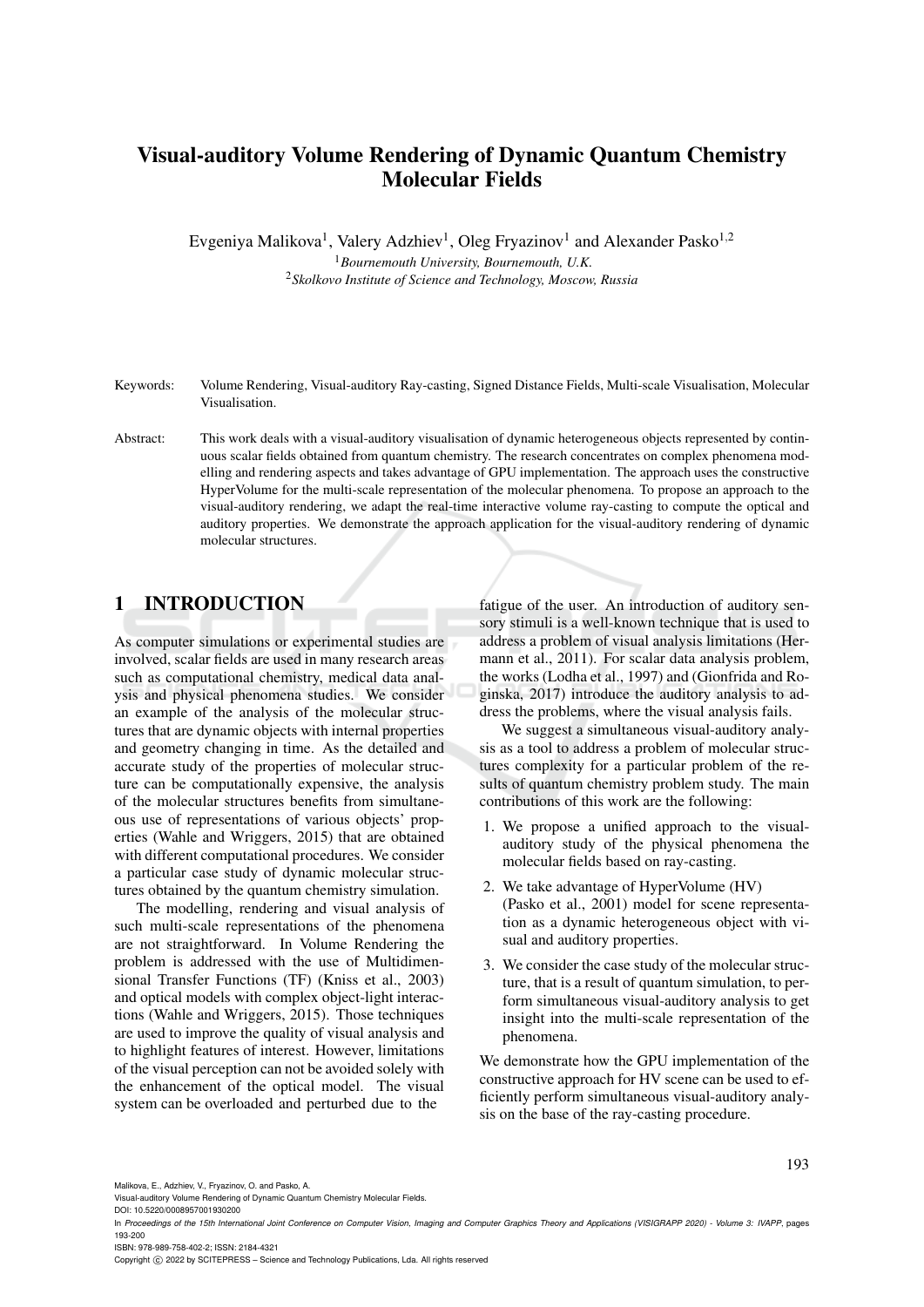### 2 BACKGROUND AND RELATED WORKS

#### 2.1 Volume Rendering of Scalar Fields

A scalar field is a mapping  $f : x \to \Re, x \in \Re^n$ , which associates any point in space with a scalar value. Visualisation of scalar fields usually employs Volume Rendering technique that operates the initial data as volumes that are stored in the texture memory.

The conventional Volume Rendering scheme suggests the volume boundary (or scalar field domain) is defined by a bounding box. The ray/volume intersection is computed to define the ray's start and end points and after the equations 1,2 are solved with the ray-marching procedure (Fig. 1 (a)).



Figure 1: Volume Rendering a) Schematic representation of basic ray tracing for Volume rendering; b) Sphere-tracing scheme (Hart, 1996); c) SDF accelerated Volume Rendering on basis of sphere-tracing scheme.

In Volume Rendering a simple model of light interaction with an object considers only emission and absorption (Jönsson et al., 2014):

$$
L(\vec{x_1}, \vec{\omega}) = T(\vec{x_0}, \vec{x_1}) L(\vec{x_0}, \vec{\omega}) + \int_{\vec{x_0}}^{\vec{x_1}} T(\vec{x_s}, \vec{x_1}) E(\vec{x_s}) d\vec{x_s}
$$
 (1)

where  $L(\vec{x}_1, \vec{\omega})$  is an intensity at the point  $x_1$ ;  $T(\vec{x}_s, \vec{x}_1) = e^{-\int_{\vec{x}_s}^{\vec{x}_1} \sigma_t(\vec{x}) d\vec{x}}$  is an attenuation of light as it travels from the point  $x_s$  to  $x_1$  defined in the general case by an extinction coefficient  $\sigma_t(\vec{x_1})$  =  $\sigma_a(\vec{x_1}) + \sigma_s(\vec{x_1})$  that takes into account absorption and scattering (not considered in this model);  $E(\vec{x_s})$ is a light contribution at the point  $x_s$ , in other words, the term describing emission process that can be written as  $\sigma_a(\vec{x}_s) * L_e(\vec{x}_s, \vec{\omega}).$ 

The extended equation takes into account a single light scattering (Max and Chen, 2010) and is also considered for an interactive Volume Rendering (Jönsson et al., 2014):

$$
L(\vec{x_1}, \vec{\omega}) = T(\vec{x_0}, \vec{x_1})L(\vec{x_0}, \vec{\omega}) +
$$

$$
\int_{\vec{x_0}}^{\vec{x_1}} (\sigma_a(\vec{x_s}) * L_e(\vec{x_s} + \sigma_s(\vec{x_s}) * L_{ss}(\vec{x_s}, \vec{\omega})) T(\vec{x_s}, \vec{x_1})) d\vec{x_s} \quad (2)
$$

where  $L_{ss}(\vec{x}_s, \vec{\omega})$  represents the scattered radiance in the direction  $\vec{\omega}$ .

The shading and depth perception can provide an addition to 3D shape cues and thus enhance visual analysis and highlight the features of interest (Kniss et al., 2003). The Blinn-Phong model (Levoy, 1988) was an initial enhancement of the classical emissionabsorption model 1. This model is widely used in Volume Rendering to highlight features of interest such as edges (Jönsson et al., 2014), although it was designed for shading the surfaces and can produce dark regions (Kniss et al., 2003).

Complex optical model computation like in the equation 2 allows to significantly enhance visual analysis quality (Wahle and Wriggers, 2015), however, are still computationally expensive (Jönsson et al., 2014) for the interactive and dynamic Volume Rendering.

Computation of complex optical models for interactive Volume Rendering takes advantage of modern graphics hardware (Schlegel et al., 2011). The modern algorithms often employ the idea of splitting the optical model computation into separate parts, mainly concerned with the lighting conditions that can be precomputed into textures independently and updated on-demand (Kniss et al., 2003), (Schlegel et al., 2011).

The other tool to address the complexity of studied phenomena in Volume Rendering is the Multidimensional Transfer Function (TF) (Kniss et al., 2003). TFs are used to address a problem of simultaneous visual analysis of more complex objects represented with two and more scalar fields describing various object properties. In this research, we consider a distance-based TF in Volume Rendering that high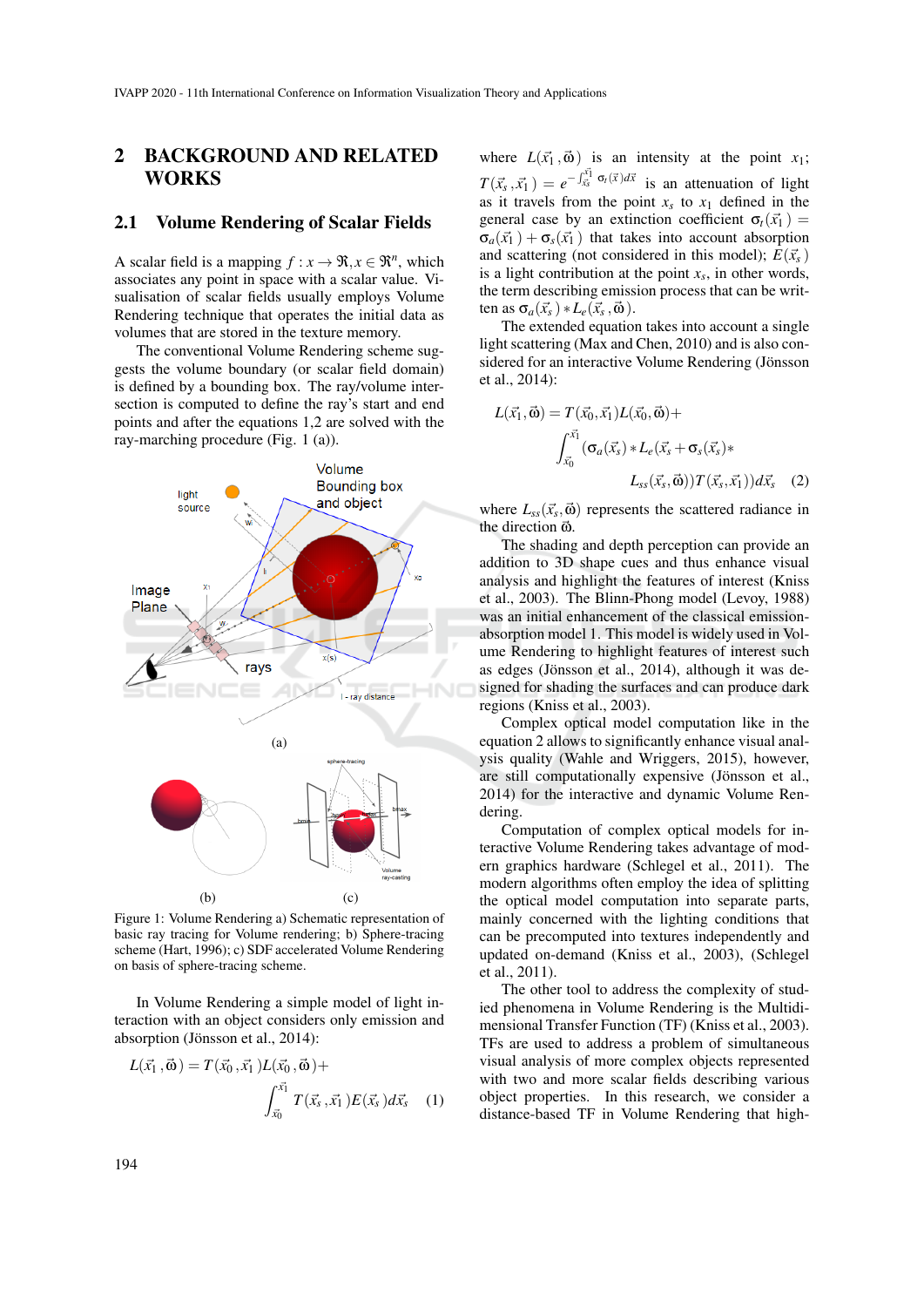lights features of interest mostly determined by the distance to reference structures (Tappenbeck et al., 2006). Those type of TFs takes advantage of Signed Signed Distance Field (SDF).

The Signed Distance Field (SDF) is a type of a scalar field, where the scalar value takes the value of a distance to the surface *dS* of a solid object *S*(Jones et al., 2006). The distance property of SDF allows for efficient ray-casting (Hart, 1996) and efficient computation of complex light-object interactions in optical model. Moreover, in this research, we will take advantage of the GPU implementation of the constructive approach for the entire dynamic volume scene modelling (Wang et al., 2011) based on SDF.

#### 2.2 Auditory Properties

The auditory model often takes advantage of similarities in light and sound propagation (Takala and Hahn, 1992). The acoustic rendering equation (Siltanen et al., 2007) is a time-dependent version of the general rendering equation (Kajiya, 1986) that is a basis of the optical Volume Rendering models (Max and Chen, 2010). The sound propagation and auditory perception of this process to model auditory feedback (McArthur et al., 2017) are open research areas in augmented (Ribeiro et al., 2012) and virtual (Begault, 1994) reality. Auditory stimuli are wellknown tools in molecular structures interactive study (Liu and van der Heide, 2019) that is often considered as an alternative to haptic ones in the traditional area of their application. The reason is that it does not have to deal with haptic device limitations and allows for mapping and perception of a much wider range of properties (May et al., 2019).

The auditory study of volumetric structures as a part of data analysis is an open research area (Gionfrida and Roginska, 2017), (Malikova et al., 2019). The interpretation of sound parameters for the auditory analysis and control of the auditory representation of the phenomena can be not straightforward (Hermann, 2018). Thus, the research in the area mostly deals with the design of auditory mapping procedures for specific applications (Gionfrida and Roginska, 2017).

In this work, we take advantage of similarities in the light and sound propagation to introduce an auditory model based on sound wave generation as a result of impulse propagation through the object. Thus, we consider the ray-tracing technique for the simultaneous visual-auditory rendering of multi-scale phenomena.

We discuss auditory feedback as distance-based guidance or measurement procedure. For such procedures design, we consider the physical process of sound propagation. Thus, the proposed auditory model allows natural perception and interpretation of the distance-dependent aspects of objects-sound wave interaction. An auditory guidance procedure can be used to inform of the spatial orientation and position while interacting with virtual objects. A measurement procedure allows tracking of small changes in features of dynamic phenomena. As the visual system can be fully engaged while performing a complex perception task, the additional source of information provided through other sensory stimuli is needed (Hou and Sourina, 2011). Thus, such auditory procedures are quite important.

The conceptual framework for the introduced procedures is based on sound propagation the digital waveguide approach to physically-based sound synthesis (Cook, 2002). We consider the use of a basic plucked string (Smith, 1992) model that allows auditory tracking of even the small changes in the distance of sound propagation with a pitch characteristic of sound.

## 3 OUR APPROACH TO VISUAL-AUDITORY ANALYSIS OF MOLECULAR FIELDS

Let us consider the case of the molecular structure that is a result of quantum simulation as the two main models are used for the phenomena analysis. The most common geometrical representation of molecular structures is the "Balls and Stick" model (Berg et al., 2002) (Fig. 2) (a). The model suggests that atoms are represented with spheres and atomic radii and distance between atoms approximate bonds between atoms and their types. Despite these simplifications, this model is good for measurements and monitoring of distance-related parameters.

Another model arises from quantum chemistry calculations and concentrates on the analysis of more complex abstraction for the representation of the molecular structure (Shusterman and Strauss, 2001) that usually suggests the necessity of simultaneous analysis of two scalar fields. The shape of the Electron density field is treated like molecule interaction boundary as it defines a probability of an electron occupying an infinitesimal element of space surrounding any given point. At the same time, its topological analyses provide a deeper understanding of bonding. The Electrostatic potential field represents a charge distribution, a property that allows predicting the behaviour of complex molecules. In the ideal case, the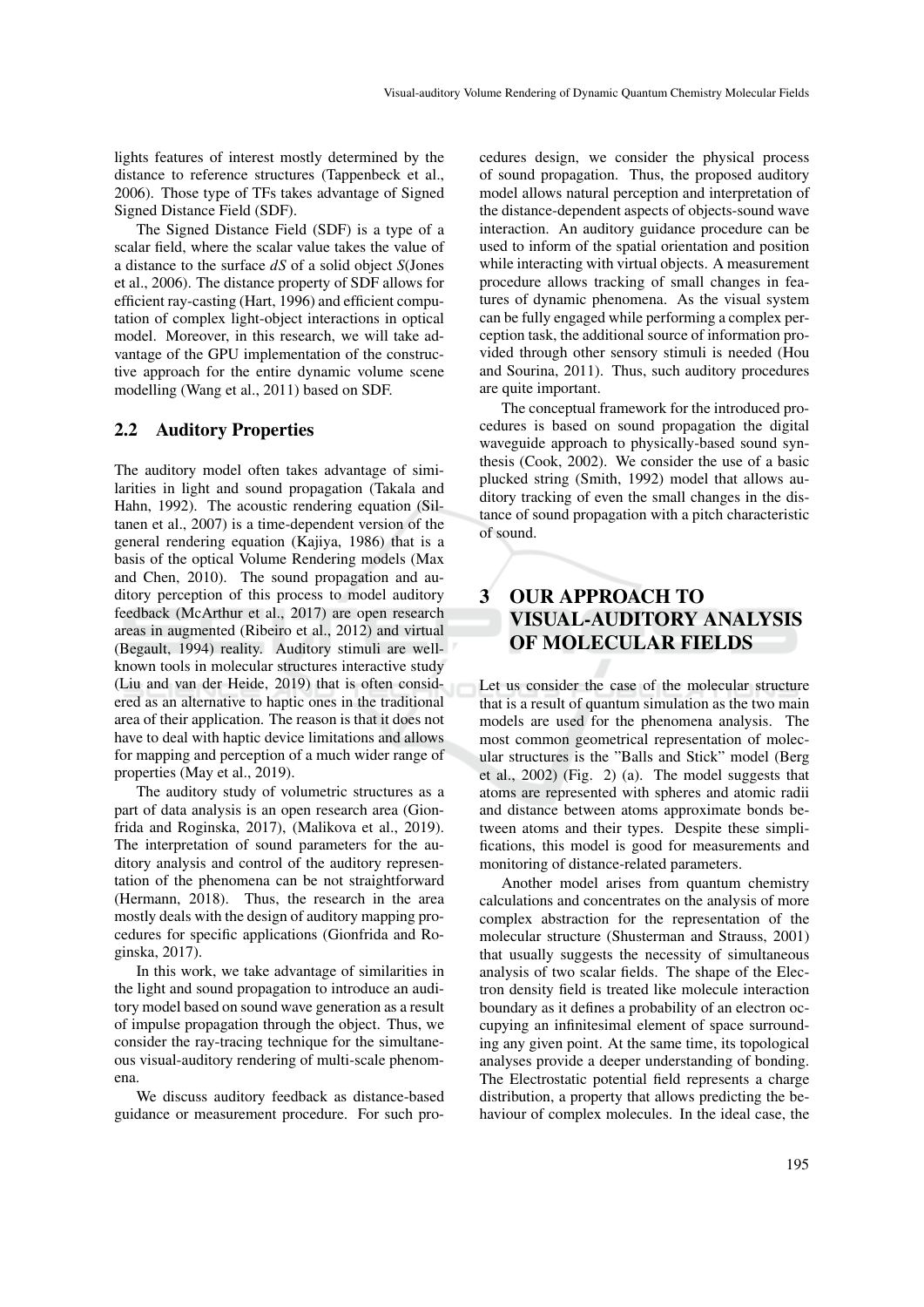

Figure 2: Selected frames of dynamic Volume Rendering of the chemical transformation from HCN to the HNC isomer. Balls and Stick model (a) and quantum chemistry model (b).

user should be able to analyse both of those fields simultaneously (Shusterman and Strauss, 2001). Unlike balls and sticks, this model allows for more accurate analysis of the properties of a molecular phenomenon such as bonding, although its computation is expensive (see Fig. 2)(b)).

In our visual-auditory approach, we are employing both models in the analysis process keeping in mind the dynamic nature of the phenomena. As a case study, we analyse the dynamic reaction of the transformation of HCN to the HNC isomer (see Fig. 2). We employ dynamic Volume Rendering for simultaneous visual analysis of changes in both scalar fields of quantum chemistry model (see Fig. 2 (b)). We consider the auditory analysis as a well-proven tool for monitoring of small changes in dynamic characteristics and employ it for simultaneous measurements performed on the "Balls and Stick" model (see Fig. 2)(a). Below we will consider the HyperVolume model for the multi-scale representation of the phenomena and its further rendering to visual and auditory stimuli.

#### 3.1 HyperVolume Model

We use a HyperVolume (HV) model to describe a studied phenomena through a tuple:

$$
m(t) = (G(t), A_o(t), A_s(t)) : (F(X|t), S_o(X|t), S_s(X|t))
$$
\n(3)

where  $G(t)$  is dynamic geometry described with function  $F(X|t)$ ;  $S_0(X|t)$  and  $S_s(X|t)$  are point attribute functions *S* defining optical  $A<sub>o</sub>$  and auditory  $A<sub>s</sub>$  properties of heterogeneous object.

Thus, we define a vector-valued function. The first component  $F$  is responsible for the object geometry *G*. In our approach *F* is an SDF, which is obtained from the input scalar field by using signed distance transform (Jones et al., 2006). The auditory properties in the form of the generated sound wave are defined with  $S_s(X)$ . The attribute  $S_o(X)$  defines the results of mapping to the optical properties such as colour and opacity. Note that in the general case attributes *S* are not scalars but vectors. For example, the colour and transparency information in  $S<sub>o</sub>$  is normally represented as a four-component RGBA value.

In the case of the molecular structure, the dynamic geometry  $G(t)$  is represented with electron density field isosurface as it is interpreted as a molecule interaction boundary. The optical model  $S<sub>o</sub>(X)$  is used for visual analysis of the quantum chemistry phenomena representation. The auditory model  $S<sub>s</sub>(X)$  is used to judge about the dynamic change of measured characteristics performed on the basic "Ball and Sticks" model. In this case study, we consider its use for bond length measurement.

The SDF-based ray-tracing is used for dynamic visual-auditory rendering of multi-scale objects. We use the constructive approach for modelling  $S<sub>o</sub>(X|t)$ and  $S_s(X|t)$  attributes of dynamic object  $m(t)$  (Pasko) et al., 2001) with SDF based geometry representation for  $F(X|t)$  and implement most of visual-auditory analysis pipeline on GPU (see section 4). Below we consider optical and auditory models in more detail.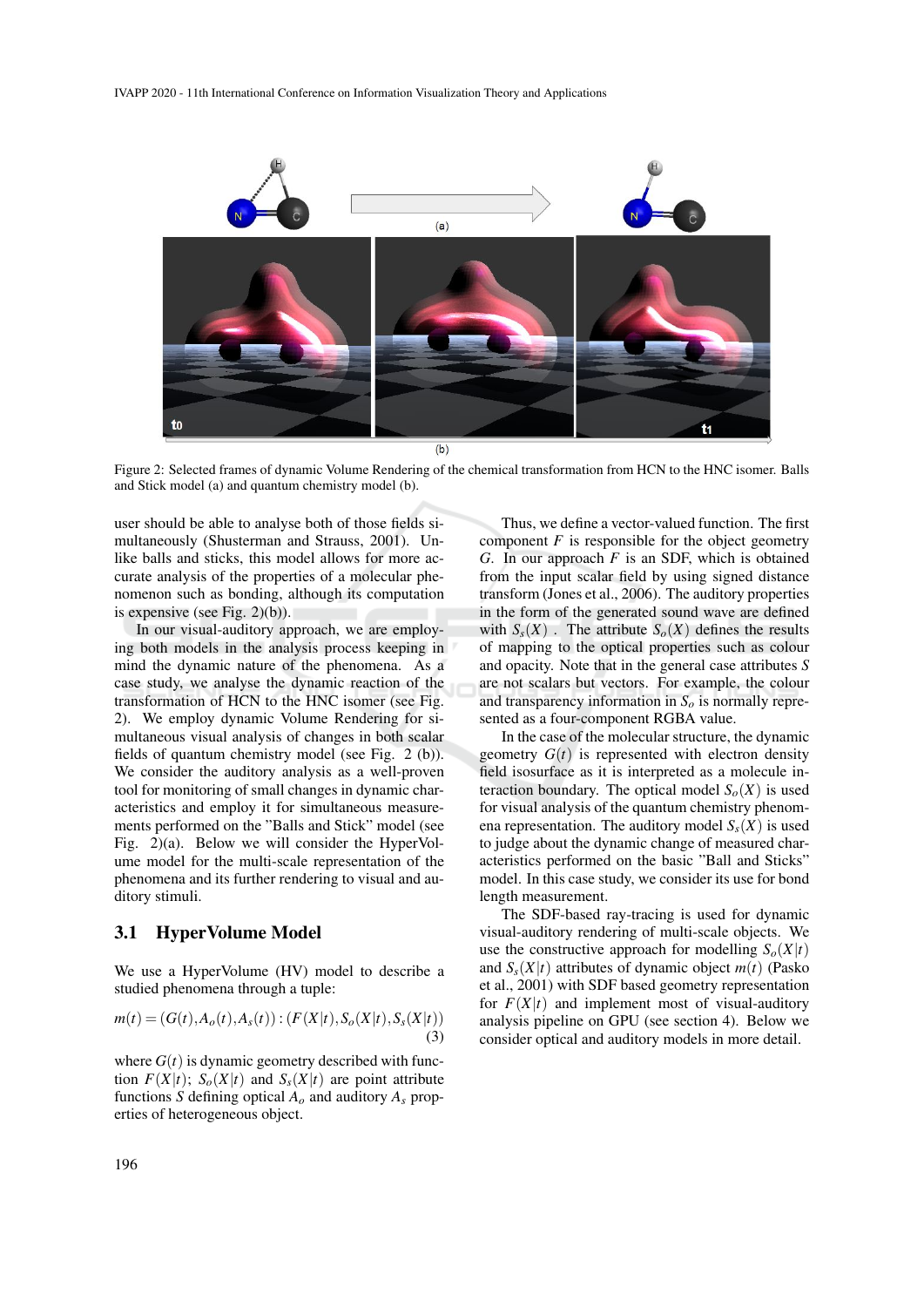#### 3.2 Optical Model for Ray-casting

The main target of the optical model  $S<sub>o</sub>(X)$  in equation 3 is to allow the user getting insight into the molecular phenomena through colour and opacity. To address the problem of complex phenomena represented with two scalar fields (Electron density and Electrostatic potential) visualisation, we propose a custom distance-based TF, that operates those two fields simultaneously. We consider optical models described with equations 1 and 2 for visual analysis quality enhancement.

The emission-absorption 1 based  $S<sub>o</sub>(x)$  was not particularly efficient. We had to adjust the transparency value to handle dark regions that made the model look like a set of coloured isosurfaces (see Fig.3(a)). The single scattering with a colour blending allowed assessing both changes of the Electron Density isosurface shape and the Electrostatic Potential distribution (see Fig.3(b)).

The results of conventional Volume Rendering for various models  $S<sub>o</sub>(x)$ , we have suggested for HCN molecule case study, are presented in Fig. 3. Below we will describe the proposed distance-based TF. The use of SDF allows for optical model accelerated computation of lightning and scattering.

#### 3.2.1 Transfer Function

To define a distance-based TF, we consider the Blinn-Phong model and use the SDF object geometry definition. The proposed TF highlights the shape of Electron Density Field and to allows judging on the value of the Electrostatic Potential Field. We employ the specular and diffuse shading to provide highlights of both scalar fields and especially closer to the "atom" regions.

As described in (Levoy, 1988), a numerical optical model for colour at i-th voxel  $C_i = C(x_i)$  for a parallel light source is:

$$
C_i = c_p \cdot k_a + \frac{c_p}{k_1 + k_2 \cdot d(x_i)} \cdot \frac{\left[k_a\left(N(x_i) \cdot \vec{L}\right) + k_s\left(N(x_i) \cdot \vec{H}\right)^n\right]} \quad (4)
$$

where  $N(\vec{x}_i)$  is a surface normal at voxel  $x_i$  location,  $\vec{L}$  is a normalised vector in the direction of the light source,  $\vec{H}$  is a normalised vector in the direction of maximum highlight;  $c_p$  is a component of colour parallel to the light source;  $k_1, k_2$  are constants used in a linear approximation of the depth-queuing;  $d(x_i)$  is perpendicular distance from the picture plane to the voxel location *x<sup>i</sup>* .

The ambient, diffuse, specular coefficients  $k_a$ ,  $k_d$ ,  $k<sub>s</sub>$  are vary at different parts of the volume and are



Figure 3: Volume Rendering of the HCN molecule. Rendering with introduced TF and the following optical models: a) without scattering; b) with basic single scattering.

controlled by the SDF value of the Electron Density Field in order to highlight how colour is distributed on selected isosurfaces. We multiply the opacity value of the TF by the coefficient controlling the isosurface highlight  $o_h$ :  $o_h = o$  $\int_0^{\frac{d(x_i)}{d_{max}}} \cdot |\frac{d(x_i)}{d_{max}} \cdot \pi \cdot f|$ , where *f* is a number of isosurfaces; *dmax* is a maximum value of the distance field;  $o_0$  is a basic coefficient that is the maximum  $o_h$  value can take. If  $o_h$  is greater than a certain threshold value we apply surface shading with  $k_s$  and  $k_d$  values equal to  $o_h$ .

#### 3.3 Auditory Model for Ray-casting

The proposed approach allows the visual-auditory analysis of both quantum chemistry and "Balls and Sticks" representations. The optical property  $S<sub>o</sub>(X)$ allows judging on phenomena through colour and opacity. The sound perception has the potential to provide a wider range of auditory entities for interpretation such as pitch, volume, duration, rhythm, etc. We employ the physical process of sound propaga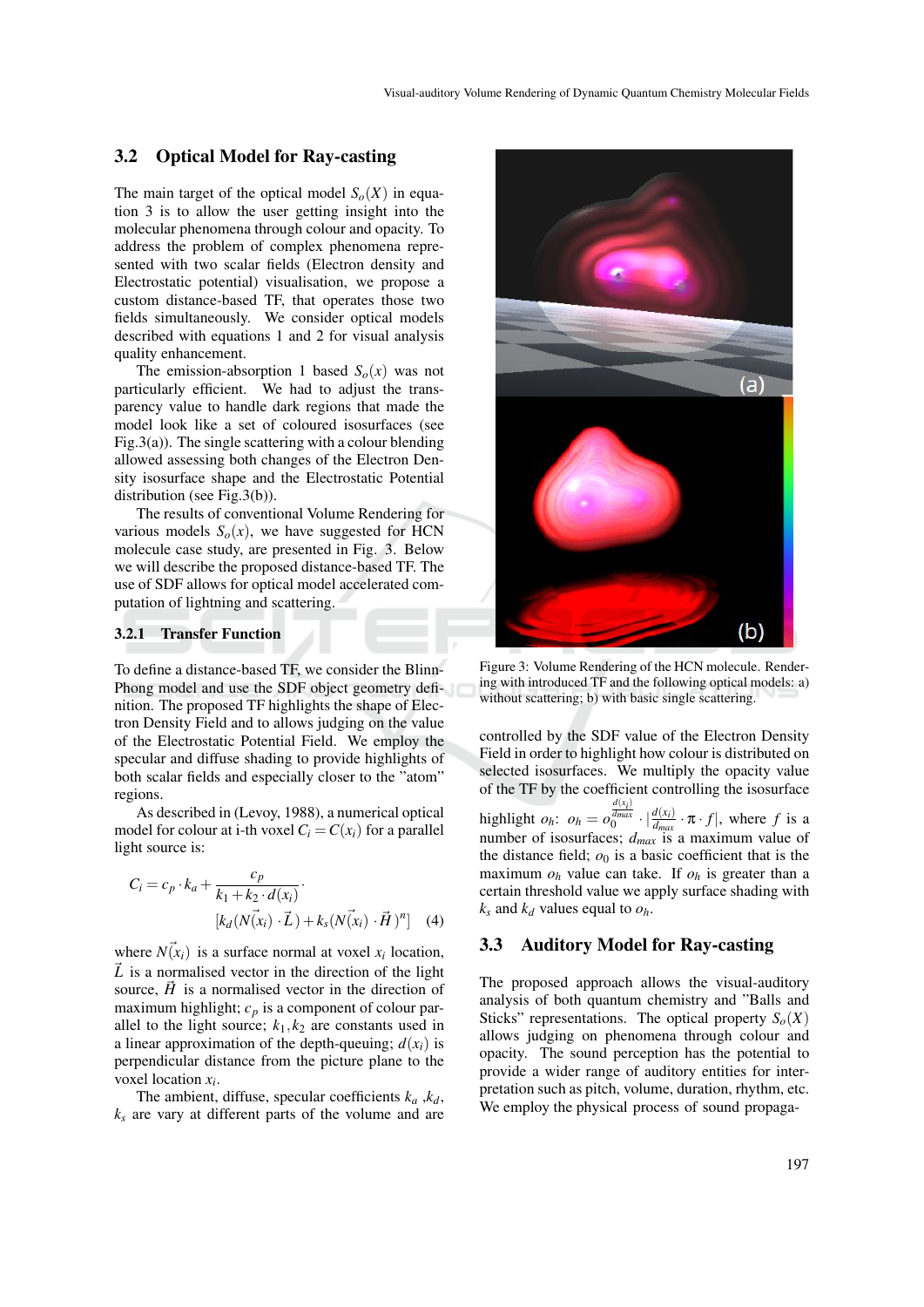tion to directly construct a sound wave representation. We consider the task of auditory analysis through the pitch of the dynamic length changes in NC bond for the dynamic chemical reaction of transformation from the HCN to the HNC isomer.

The atoms of "Balls and Sticks" model are represented as SDF spheres  $Sp_h, Sp_c, Sp_n$  with sufficiently small radii. We take advantage of an ideal string model to render distance property of NC bond to sound wave and judge about the bond length through the pitch. The process is schematically presented in Fig. 4 and is described as follows.



Figure 4: Rendering to auditory stimuli. Schematic representation of ray-casting the length of NC bond and mapping it into the sound with the ideal string model.

We adapt the travelling wave solution for an ideal plucked string (Smith, 1992) for introduced auditory model. The result of an initial impulse of the plucked string travelling wave  $y(x,t)$  can be represented as a sum of the right going  $y_r(x-ct)$  and left going  $y_l(x+)$ *ct*) waves (see Fig. 4 (b)).

The travelling waves are simulated through the delay lines. Once the initial waves are generated as a result of a string picking, they travel along the string. Thus, the time impulse needs to pass the distance till it is reflected. The propagation process is aurally perceived through the pitch:  $l = 2 * R/p$ , where *R* is a sampling rate, string length  $l$  and  $p$  is a perceived pitch. We perform auditory analysis to judge on small changes and we use the ray-casting procedure to compute the sound wave.

#### 4 IMPLEMENTATION

The HV model is described through a construction tree. The leaves are initial scalar fields data loaded to GPU memory as 3D textures, and the nodes are operations similar to the initial idea presented in (Pasko et al., 2001). The conventional TF is considered as the "node of operation" within the construction tree of the HV model.

We take advantage of the modern CUDA graph API (NVIDIA, 2019) to describe such construction trees and render them to textures on-demand with the updated parameters. The final 3D textures represent the HV model  $m(t)$  and the lighting conditions. Those textures are sampled during the conventional Volume Rendering and auditory feedback computation (see the example in Fig. 5). The GPU data flow model allows integration of image processing techniques that can be implemented as graph nodes applied to texture volumes with CUDA graph API. Currently, we have considered a basic case of "host" implementation with Image Processing Toolkit (ITK) (Johnson et al., 2015), to extract the centres of SDF spheres  $Sp_h, Sp_c, Sp_n$  that represent the atoms of the molecule from scalar fields.

The final visual-auditory scene is presented as a set of objects  $S = (HV, SDF<sub>o</sub>, L)$ , where HV are HyperVolume representations in a form of a tuple described above; *SDF<sup>o</sup>* is a set of the SDF geometry in the scene; *L* are the precomputed lighting conditions for the scene. This representation naively supports further extension with interactive procedures that provide auditory feedback. The further extension can be introduced on the same basis of SDF geometry modelling and ray tracing.

The different parts of the scene in Fig. 5 representation are evaluated in advance, stored as textures and updated on-demand (see section 2.1 for details). The proposed approach handles the rendering of both surfaces and volume objects in a similar way. Thus, the entire scene is procedurally modelled, stored and rendered on GPU. Below we describe the obtained results for dynamic visual-auditory molecular phenomena study.

### 5 RESULTS

We analyse the dynamic reaction of the transformation of HCN to the HNC isomer (see Fig. 2) through the obtained visual-auditory image of the phenomena. The initial data is a sample data from the GAMESS software package (M.W.Schmidt et al., 1993) that describes an HCN initial saddle point state before the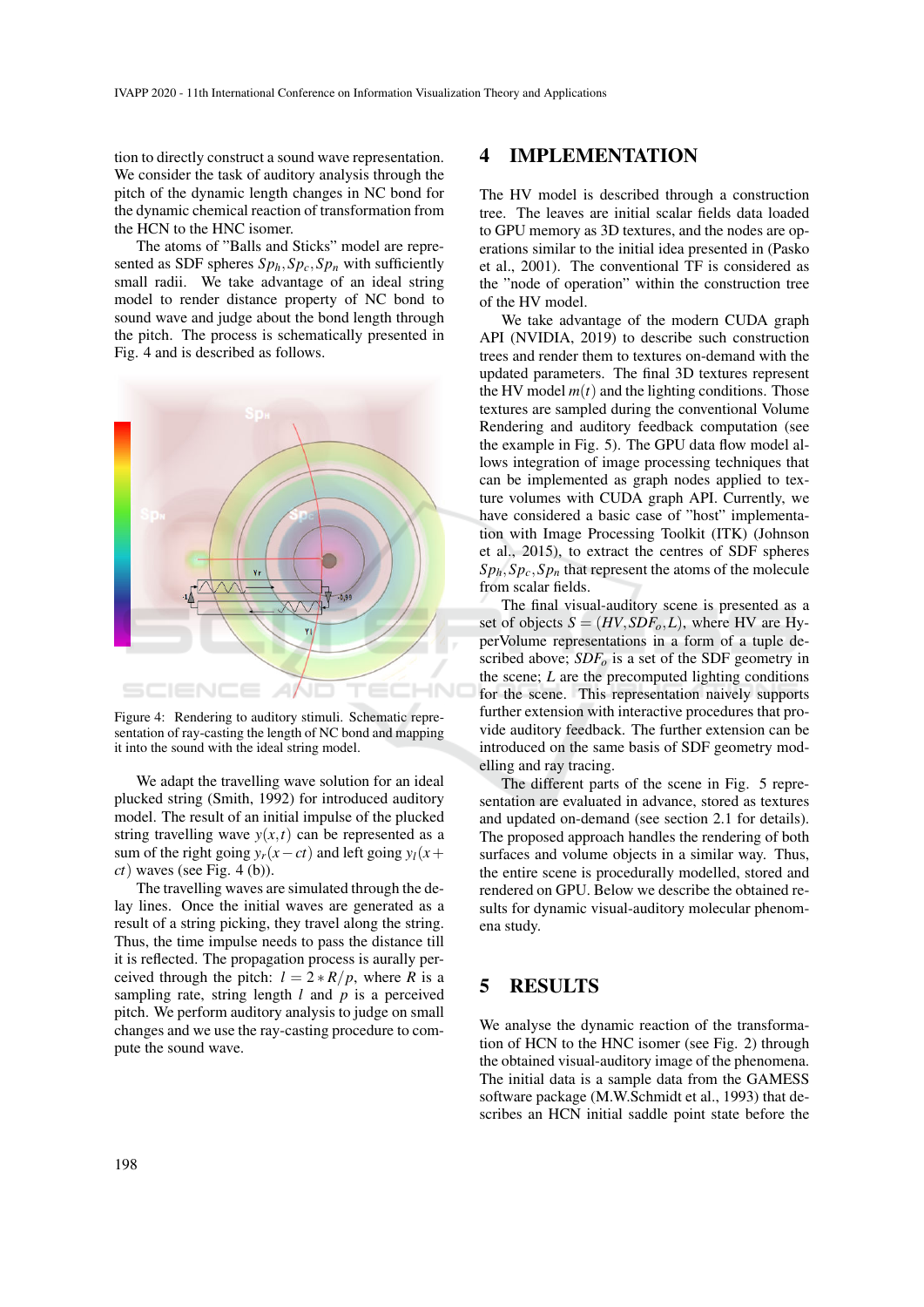

Figure 5: The CUDA implementation scheme of the HyperVolume model construction tree for the the process of HCN to the HNC isomer reaction.

HNC isomer reaction and the final state - HNC isomer (see Fig.2(a,b)). The results of visual-auditory rendering are presented in the accompanying video. We use the auditory feedback for measurements performed on the molecular structure.

As an example, we use it to highlight a process of small changes of CN bond length in HNC isomer reaction dynamic process (Fig. 2(a)) and judge about the dynamic change of distance through the pitch. The process is schematically presented in Fig. 4 (b). The pitch changes from lower to higher values as the distance becomes smaller. At the same time, we judge visually on dynamic change within quantum chemistry representation of the molecular phenomena through the dynamic Volume Rendering.

## 6 CONCLUSIONS AND DISCUSSION

This paper presents a novel approach to the scientific visualisation of complex physical phenomena such as dynamic molecular fields based on the visual-auditory Volume Rendering. The proposed solution is based on the techniques used for multi-scale, heterogeneous objects modelling and rendering. The main features of the approach are HyperVolume model for visualauditory scene representation and ray-casting to visual and auditory stimuli.

We have addressed a particular problem of analysis of molecular fields that are results of quantum chemistry simulation. Taking this case study as an example, we have demonstrated how the visual-auditory analysis based on the presented approach can be used to get insight into dynamic multi-scale phenomena as solely visual analysis can be challenging. We have implemented our approach on GPU, demonstrated its flexibility and considered the representative case studies. The approach allows GPU data flow for visualauditory Volume Rendering.

The SDF technique has applications in image processing tasks and is an essential part of computationally expensive interactive procedures, like collision detection. The proposed approach has the potential to combine the heterogeneous objects modelling procedures and the conventional image processing on GPU. The proposed approach further extension will also consider the interactive visual-auditory rendering tasks that target the enhancement of molecule editing and other interactive exploration procedures.

So far we have considered the basic optical model and have taken into account only single scattering. Rendering of more complex auditory and optical models is the area of future research. Exploring multiscale object shapes and internal properties through the perception of the spatial 3D sound is on our agenda.